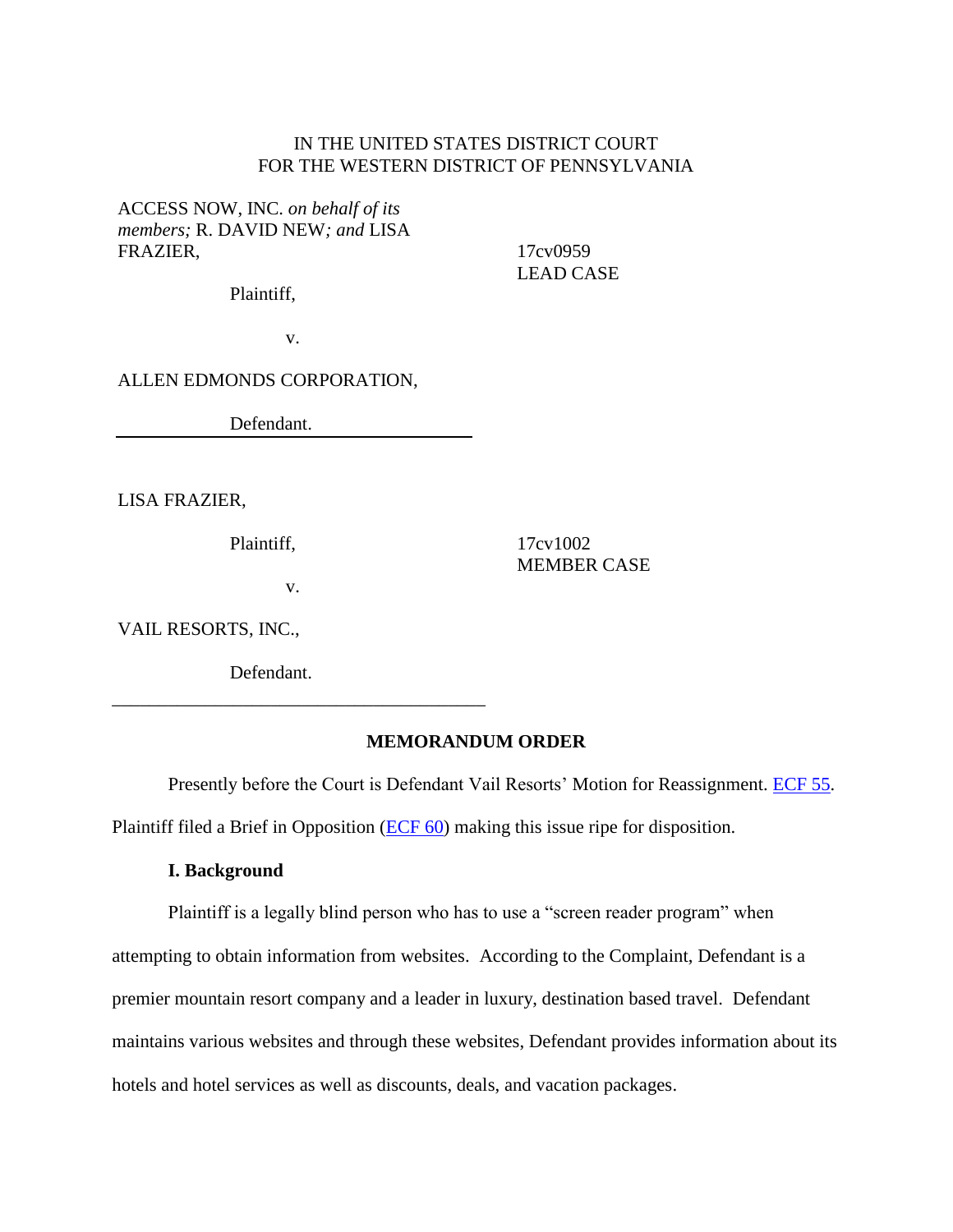The Complaint indicates that the websites are "largely incompatible" with the screen reader programs Plaintiff and other visually impaired individuals use. Because of the incompatibility, Plaintiff claims that Vail Resorts "deprives blind and visually-impaired individuals the benefits of its online goods, content, and services – all benefits it affords nondisabled individuals – thereby increasing the sense of isolation and stigma among these Americans that Title III was meant to redress." [ECF 1.](https://ecf.pawd.uscourts.gov/doc1/15715798559)

Defendant's Motion for Reassignment argues that Plaintiff wrongfully designated this specific case as "related to" *Jahoda v. Foot Locker, Inc.*, 15-cv-1000-AJS ("*Foot Locker*"). The Defendant notes that Plaintiffs' counsel has filed over eighty lawsuits in this United States District Court within the past two years on behalf of visually impaired or blind individuals asserting that various defendants have websites which violate Title III of the Americans with Disabilities Act. All of the lawsuits have been designated as related to *Foot Locker* and were, therefore, assigned the undersigned Judge in accordance with LCivR 40E. Defendant challenges the "related" designation which was asserted by Plaintiff on the civil cover sheet when the Complaint in the instant matter was first filed.

#### **II. Analysis**

Although a plaintiff in a case has the right to designate a case as related to another case by so indicating on the civil cover sheet, this Court has discretion to reject an assignment if the Court determines that a case was not related to a prior filed case, or if the assignment would not "promote the convenience of the parties or witnesses or the just and efficient conduct of the action." LCivR 40 D-E.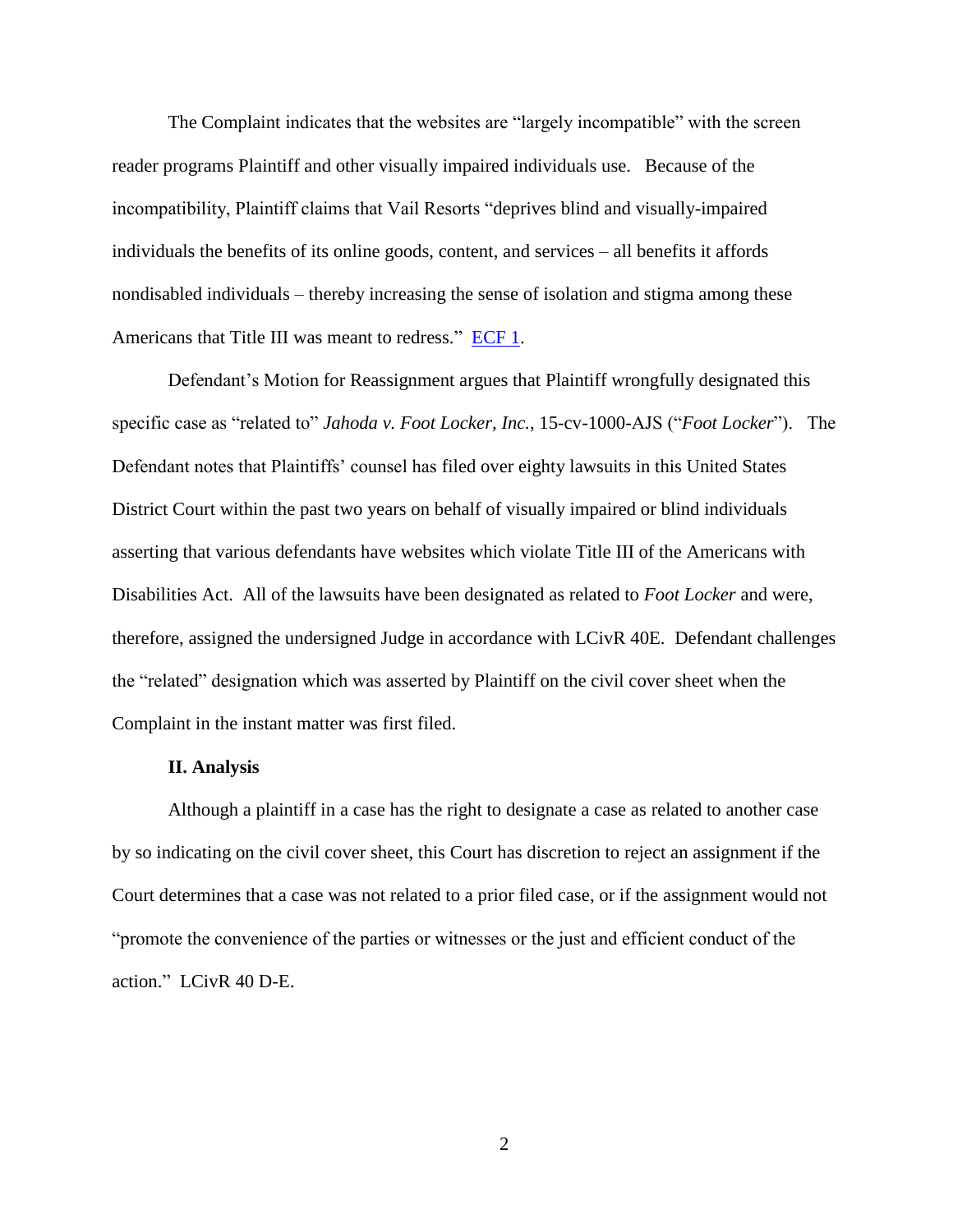The relevant Local Rule of Civil Procedure for the United States District Court for the Western District of Pennsylvania which governs the assignment of newly filed cases reads, in

pertinent part, as follows:

C. Assignment of Civil Actions. Each civil action shall be assigned to a Judge who shall have charge of the case. The assignment shall be made by the Clerk of Court from a non-sequential list of all Judges arranged in each of the various categories. Sequences of Judges' names within each category shall be kept secret and no person shall directly or indirectly ascertain or divulge or attempt to ascertain or divulge the name of the Judge to whom any case may be assigned before the assignment is made by the Clerk of Court.

D. Related Actions. At the time of filing any civil or criminal action or entry of appearance or filing of the pleading or motion of any nature by defense counsel, as the case may be, counsel shall indicate on an appropriate form whether the action is related to any other pending or previously terminated actions in this Court. Relatedness shall be determined as follows:

**\* \* \***

2. civil actions are deemed related when an action filed relates to property included in another action, or involves the same issue of fact, or it grows out of the same transaction as another action, or involves the validity or infringement of a patent involved in another action;

**\* \* \***

E. Assignment of Related Actions.

1. If the fact of relatedness is indicated on the appropriate form at time of filing, the Clerk of Court shall assign the case to the same Judge to whom the lower numbered related case is assigned who may reject the assignment if the Judge determines that the cases are not related or the assignment does not otherwise promote the convenience of the parties or witnesses or the just and efficient conduct of the action.

# LCvR 40.

In applying this Rule and its subparts, District Judge Hornak for the Western District of Pennsylvania in *Cerini v. Warrior Energy,* noted that although cases in the United States District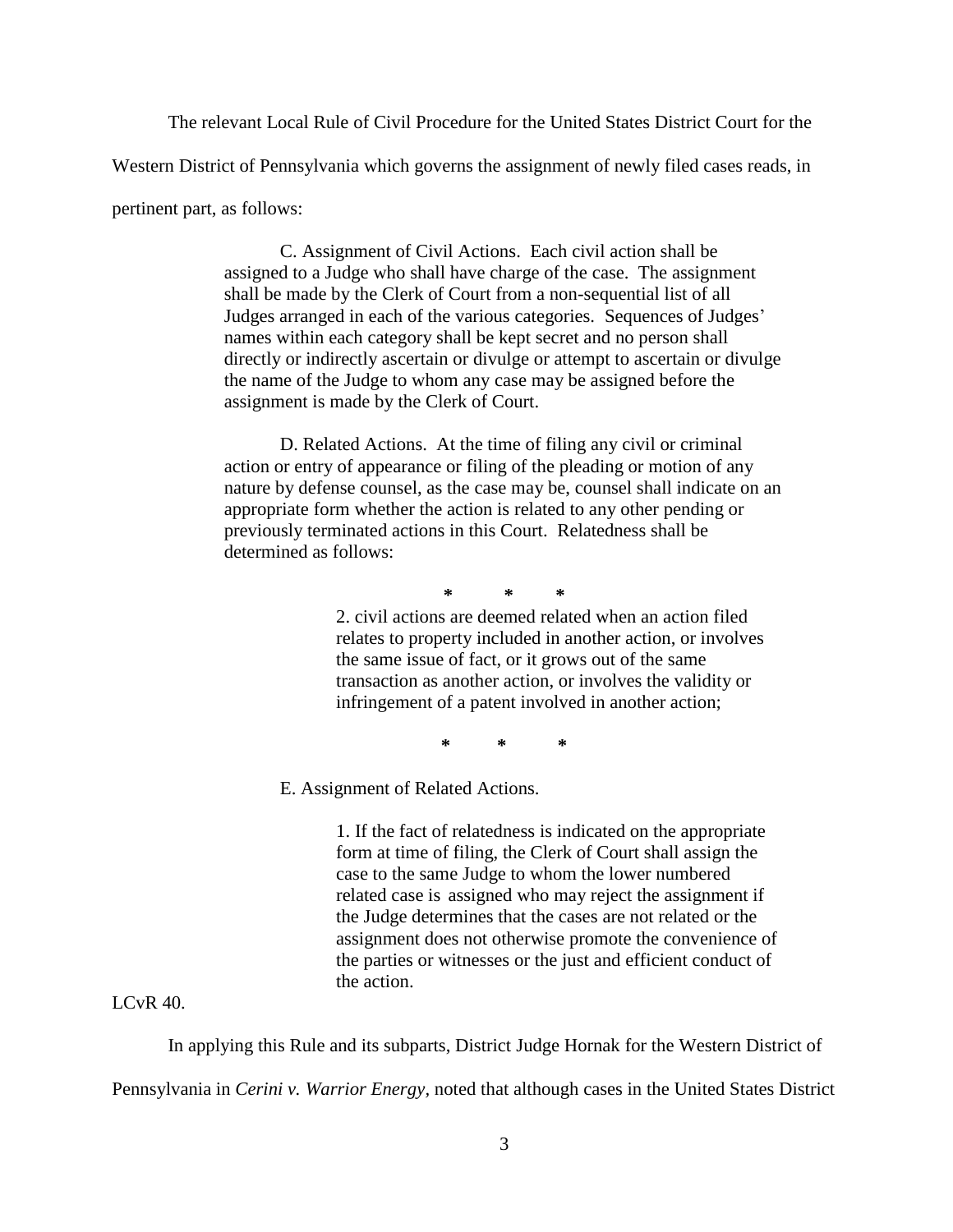Court for the Western District of Pennsylvania are randomly assigned, "[o]ur Court, like many others, does make an exception in those cases where good case management takes center stage in a way that would not prejudice the substantial rights of any party. That occurs in the case of 'related' cases." *Cerini,* 2014 WL 7015992, \*1 (Dec. 11, 2014), *citing*, *Coulter v. Studeny*, No. 12–0338, 2012 WL 2829948, \*2 (W.D.Pa. July 10, 2012). In *Cerini*, Judge Hornak denied a Motion for Reassignment primarily because the case had proceeded for five months, and thus, the Court could not grant Defendant's Motion for Reassignment because to do so would create the "impermissible appearance of authorizing 'Judge shopping[,]' "no matter what Defendant's actual motivation was for filing its Motion so late. *Id.* at \*3.

In the instant matter, Vail Resorts cites and relies upon another decision rendered by Judge Hornak, albeit one in which he found that the cases were unrelated, and thus, he exercised his discretion to have the matter returned to the Clerk of Court for random reassignment. *See Badger v. Advance Stores Co., Inc.,* 16-cv-01872-MPK at [ECF 26.](https://ecf.pawd.uscourts.gov/doc1/15715836367) In *Advance Stores*, Judge Hornak was assigned the matter because the plaintiffs' attorneys – who are the same lawyers who represent the Plaintiffs in the instant case – marked the *Advance Stores* case as related to *Heinzl v. Cracker Barrel Old Country Stores, Inc.*, 14 cv-01455-RCM. In both *Advance Stores* and *Cracker Barrel*, the plaintiffs were mobility challenged individuals who relied upon wheelchairs to gain access to various business establishments. In both cases, the plaintiffs claimed that barriers in the parking lots of the defendants' businesses prevented them from accessing the businesses. The plaintiffs in both cases also claimed that the defendants' corporate policies and practices allowed these barriers to re-emerge after the barriers were removed.

 Judge Hornak, held that *Advance Stores*, "while similar to the *Cracker Barrel* case in terms of the legal issues involved," was not within Rule 40(D)'s definition of "related" in the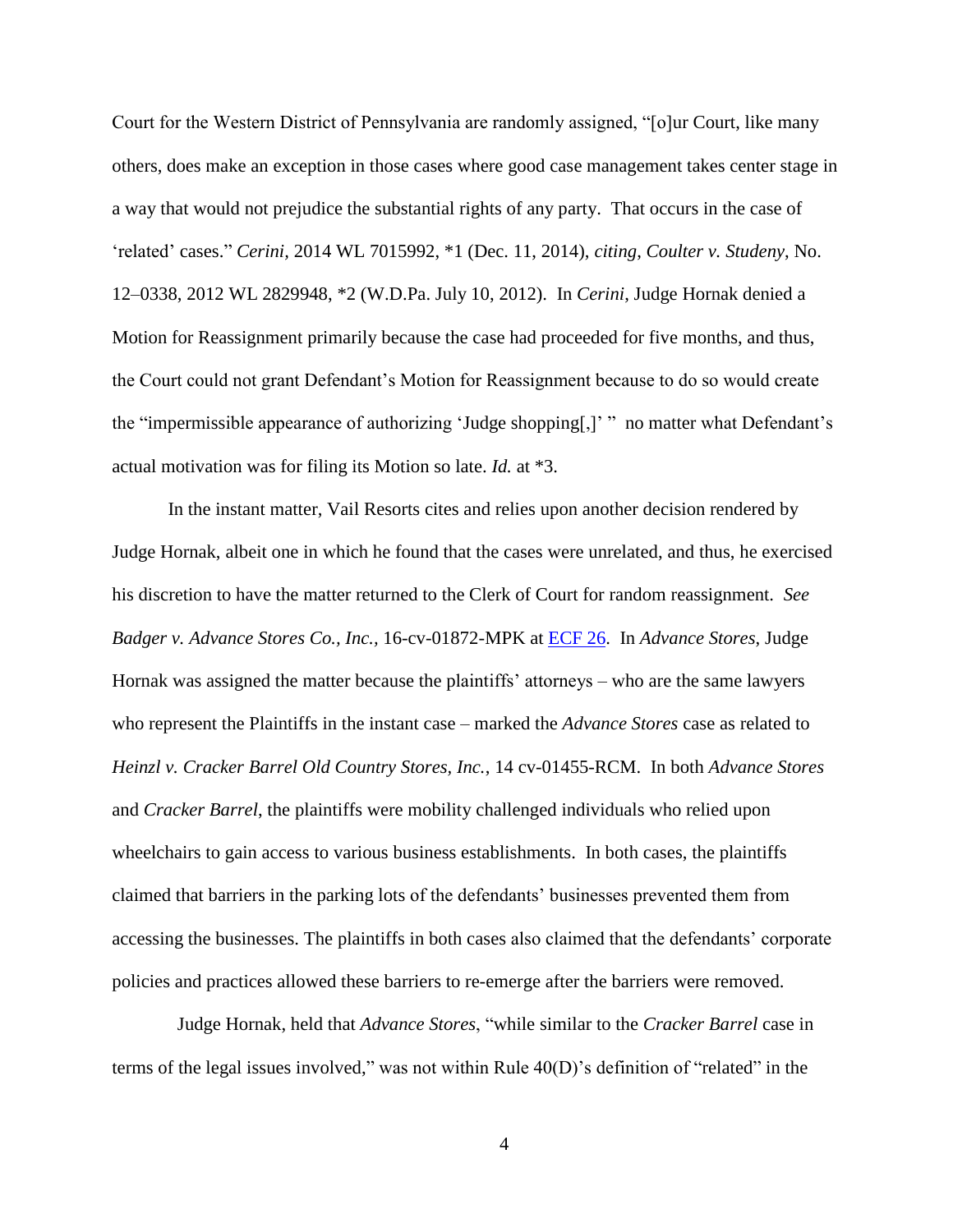first place, thereby requiring reassignment. Judge Hornak did note that Magistrate Judge Mitchell's Report and Recommendation which recommended that the matter be viewed as related, inadvertently conflated the first step of the process (*i.e.,* determining if the matter before the court meets the definition of "related"), with second step of the process (*i.e.,* what a Judge is to do when a case has incorrectly been marked "related," or a when a related case is not so marked).

This Court begins its own analysis of the "relatedness" matter by first considering the purpose of Rule 40. Local Rule 40 was promulgated in compliance with Federal Rule of Civil Procedure 40 which indicates that "[e]ach court must provide by rule for scheduling of trials." Federal Rule of Civil Procedure 40 also requires District Courts to prioritize their trials. As a result, the United States Court for the Western District of Pennsylvania enacted LCivR 40 which (in part) allows attorneys to designate cases as "related" to one another to aid the Court in its administration of the scheduling of trials. Simply put, Fed.R.Civ.P. 40 is an administrative Rule to which all District Courts must adhere. Thus, the very purpose behind LCivR 40 is to assist the Western District Court in the administration of the scheduling of trials.

Importantly, what LCivR 40 does not do, is allow counsel for the parties to "judge shop." Magistrate Judge Mitchell, who stated in his Report and Recommendation in *Advance Stores:*

> . . . Local Rule 40 is a matter of Court administration. It does not entitle a party to have a case heard before a particular judge, nor does it give a party a right to have a judge reject an assignment. The purpose of the rule is not to encourage "judge shopping," but to facilitate the just and efficient management of cases.

See, 2:16-cv-01872-MPK, ECF 11, p. 4. Judge Hornak also commented that Rule 40 precludes "judge shopping" when he stated in *Cerini:*

> . . . [T]he parties don't get to pick their Judge. To the extent the Plaintiffs did that by checking the "related" box on the Civil Cover Sheet, absent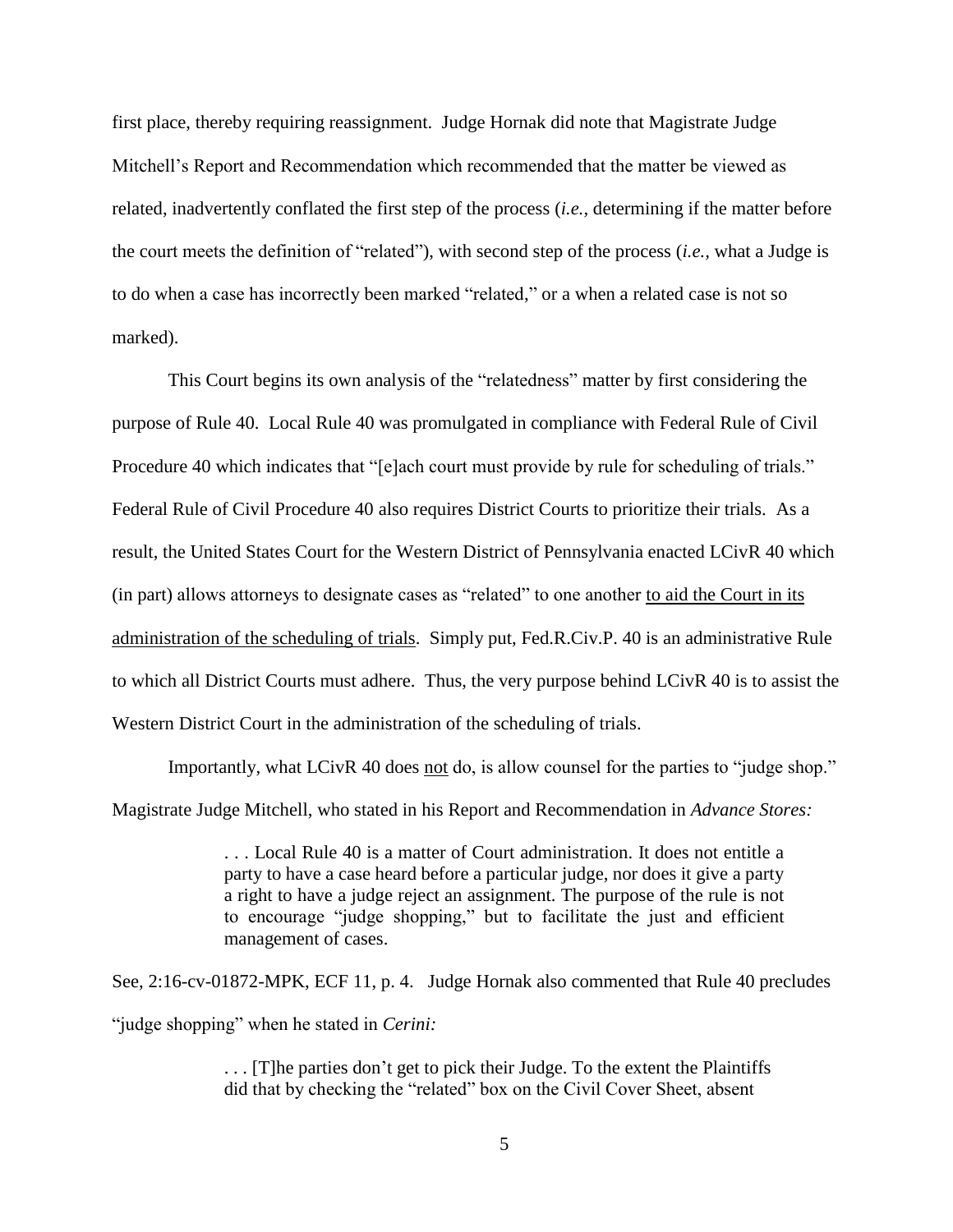some showing at this point (five (5) months into the case) that their doing so was obviously contrary to the Local Rule or that their doing so created a real and material prejudice to the substantial rights of the Defendants, the time to do something about that has passed. To grant Defendants' Motion now, no matter their actual motivation for making it, would in the Court's judgment create an impermissible appearance of authorizing "Judge shopping".

2014 WL 7015992 at \*3. Accordingly, at least two of this Court's well-respected colleagues in the Western District agree that LCivR 40 prohibits "judge shopping." This Court concurs.

In addition, it is indisputable that LCivR 40 places the burden on the attorneys for the parties to carefully consider the cases in which their clients find themselves embroiled; and then, based on their learned experience as officers of this Court, indicate on a form whether the matter is genuinely related or unrelated to a previously filed lawsuit. At its core, LCivR 40 requires attorneys to use good faith to assert when a matter is related, or unrelated, to another. It is only when an opposing attorney questions the "related" designation (or lack of designation), or when the Court itself finds the designation (or lack of designation) to be erroneous, that the Court must "consider the balance" that Local Rule 40 provides.

Although Magistrate Judge Mitchell and District Judge Hornak reached opposite conclusions as to whether *Advance Stores* and *Cracker Barrel* were related cases, under either Judge's method of analysis, the result in the instant case is that this matter is related to *Foot Locker*. Here, there is parity of not only legal issues, but also factual issues. Thus, this matter meets the definition of "related" under LCivR 40 and by deeming this case "related," the just and efficient conduct of this action is promoted.

Further, this Court has often relied upon Rule 1 of Federal Rules of Civil Procedure in situations where judicial economy comes into play. Because Fed.R.Civ.P 40 is an administrative

6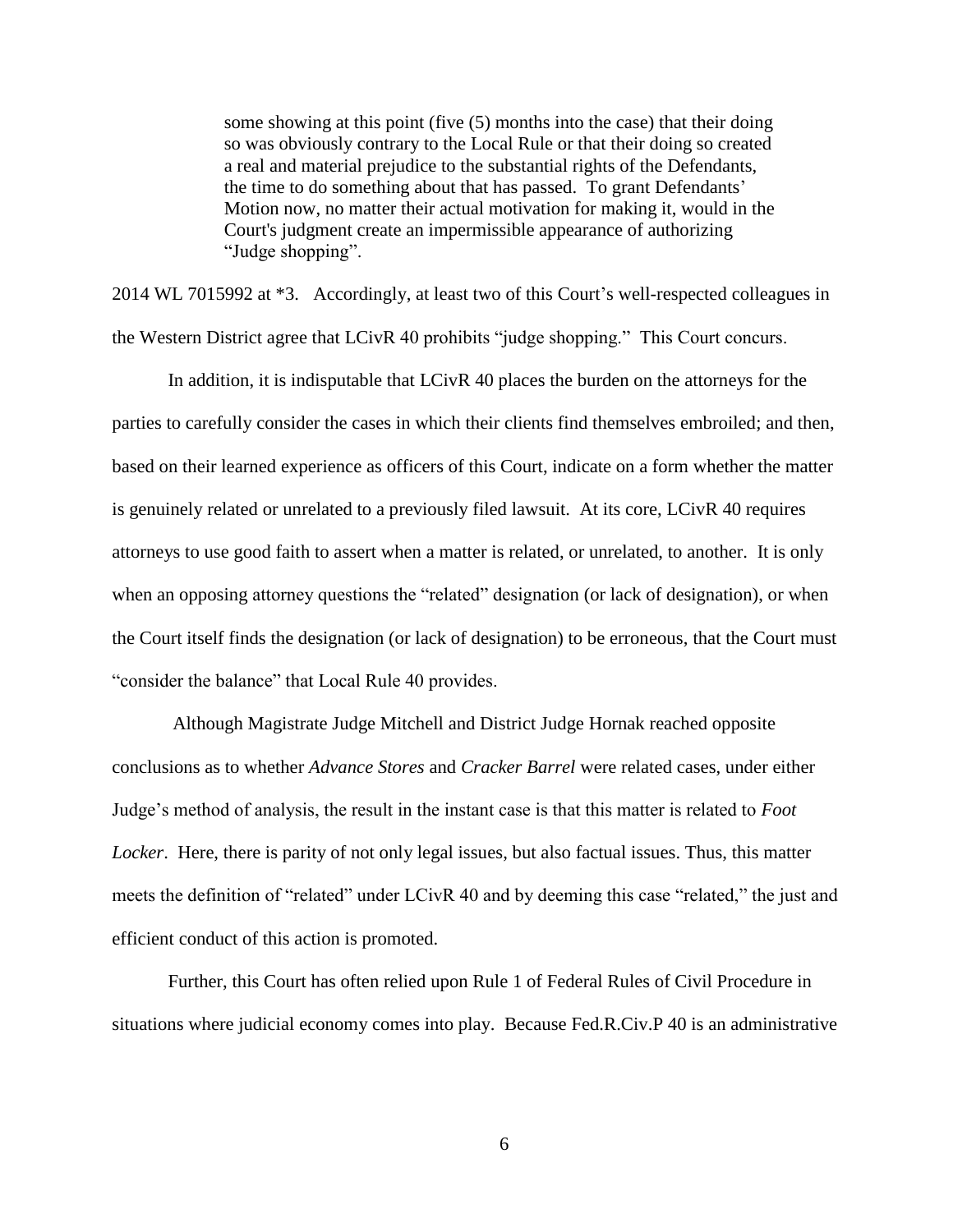Rule which requires every District Court in the United States to prioritize cases that they will try,

Rule 1 becomes especially instructive. Rule 1 of the Federal Rules of Civil Procedure states:

These rules govern the procedure in all civil actions and proceedings in the United States district courts, except as stated in Rule 81. They should be construed, administered, and employed by the court and the parties to secure the just, speedy, and inexpensive determination of every action and proceeding.

# F.R.Civ.P. 1.

Rule 1 was amended in 2015, and the Comment regarding this 2015 amendment to

## F.R.Civ.P. 1 indicates:

Rule 1 is amended to emphasize that just as the court should construe and administer these rules to secure the just, speedy, and inexpensive determination of every action, so the parties share the responsibility to employ the rules in the same way. Most lawyers and parties cooperate to achieve these ends. But discussions of ways to improve the administration of civil justice regularly include pleas to discourage over-use, misuse, and abuse of procedural tools that increase cost and result in delay. Effective advocacy is consistent with – and indeed depends upon – cooperative and proportional use of procedure.

Next, perhaps unbeknownst to Vail Resort's counsel, this Court has considered – in

accordance with LCivR 40 – whether this case (or any of the other nearly 80 cases filed prior to

instant matter but after *Foot Locker*) are actually "related" to the *Foot Locker* case.

Prior to filing the lead case in the instant matter (*Access Now, Inc. v. Allen Edmonds*

*Corp.,* case no. 17cv959), Plaintiffs' counsel filed *Foot Locker* at case no. 15cv1000. The *Foot* 

*Locker* case was randomly assigned to this Court in 2015, and this Court then consolidated

fourteen other cases with the *Foot Locker* case.

Like the instant matter, Plaintiffs in *Foot Locker* and its fourteen consolidated cases

sought relief under the Americans with Disabilities Act ("ADA"), asserting that the corporate

Defendants' websites therein were not accessible to blind and visually impaired consumers. This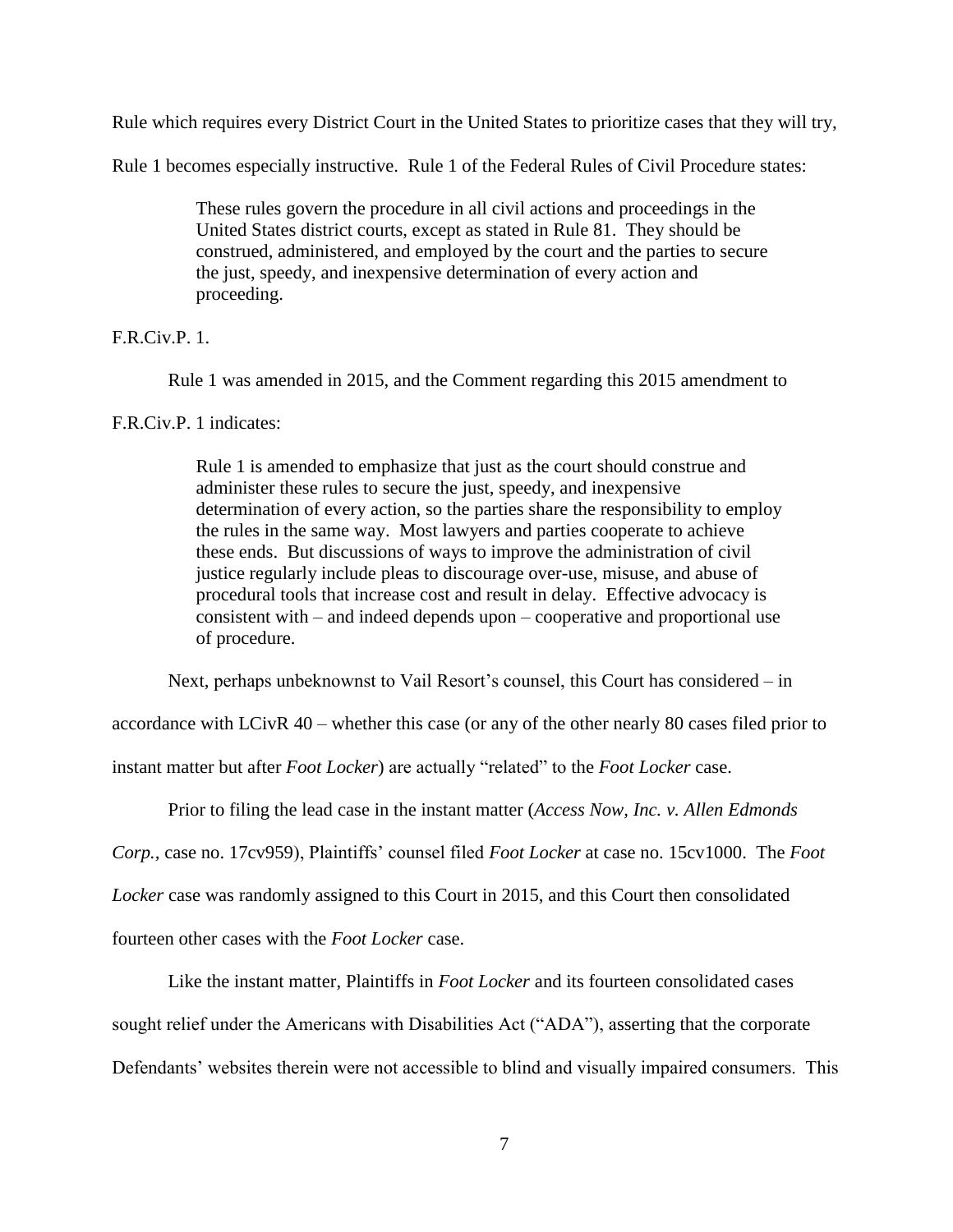underlying issue in the *Foot Locker* cases (*i.e.,* the inaccessibility of certain websites to blind and visually impaired individuals) is the same as the issue presented in the instant lead matter (17cv959 or "*Access Now v. Allen Edmonds*") and all of the matters consolidated under *Allen Edmonds* at 17cv959.

In addition, there are no discernable factual differences among any of these cases. Plaintiffs' software is unable to "read" the Defendants' websites. Plaintiffs inability to read Defendants' websites is allegedly due Defendants' websites incompatibility with Plaintiffs' screen reader programs. The inability to read the website data places Plaintiffs at a disadvantage to obtain information, goods, and services, which in turn, allegedly violates the ADA. Defendant here control their websites Unlike parking lots in the *Advance Stores*,

All fifteen *Foot Locker* cases were resolved in about nine months from the date of the first filed case to the date of the closing of the last case. In each of those cases, Plaintiffs' counsel and Defendants' counsels therein worked professionally together, understanding that it was in the Defendant companies' interest to provide greater access to their information, products, and/or services to the blind and visually impaired. In addition, Plaintiffs' counsel did not overlitigate these cases in order to have the potential of greater fees, but instead, agreed to mediate these cases early. With the cooperation of the Parties and their counsel, a well-respected mediator of substantial experience, Arthur J. Stroyd, Esquire, was appointed to mediate all fifteen *Foot Locker* cases. Thereafter, all fifteen cases settled – in a just, speedy, and inexpensive manner.

Since the filing of the *Foot Locker* case, as noted by Defendant here, numerous other lawsuits were filed by counsel for Plaintiffs against numerous other Defendants who refused to

8